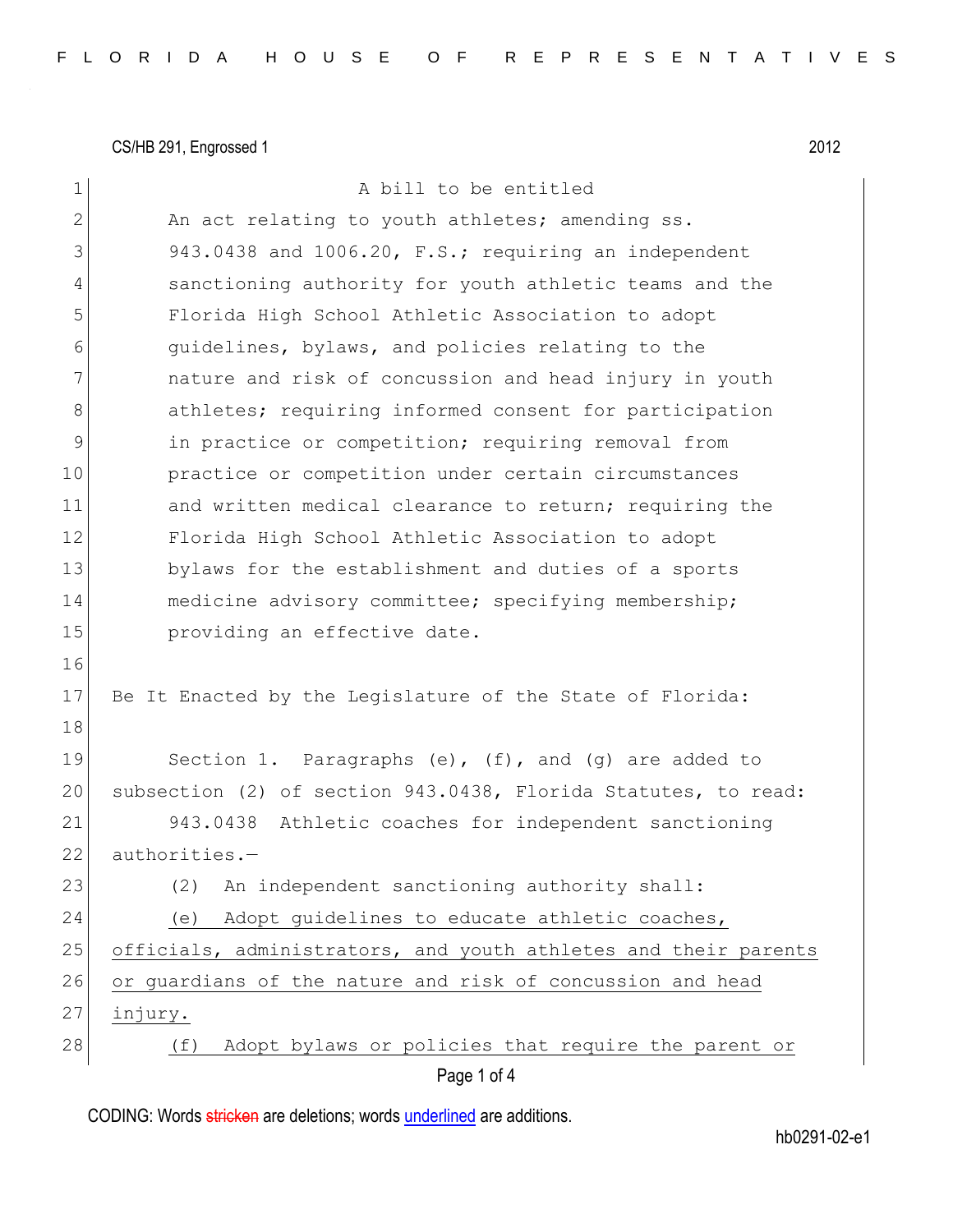CS/HB 291, Engrossed 1 2012

| 29 | guardian of a youth who is participating in athletic competition |  |  |  |  |  |
|----|------------------------------------------------------------------|--|--|--|--|--|
| 30 | or who is a candidate for an athletic team to sign and return an |  |  |  |  |  |
| 31 | informed consent that explains the nature and risk of concussion |  |  |  |  |  |
| 32 | and head injury, including the risk of continuing to play after  |  |  |  |  |  |
| 33 | concussion or head injury, each year before participating in     |  |  |  |  |  |
| 34 | athletic competition or engaging in any practice, tryout,        |  |  |  |  |  |
| 35 | workout, or other physical activity associated with the youth's  |  |  |  |  |  |
| 36 | candidacy for an athletic team.                                  |  |  |  |  |  |
| 37 | (g) Adopt bylaws or policies that require each youth             |  |  |  |  |  |
| 38 | athlete who is suspected of sustaining a concussion or head      |  |  |  |  |  |
| 39 | injury in a practice or competition to be immediately removed    |  |  |  |  |  |
| 40 | from the activity. A youth athlete who has been removed from an  |  |  |  |  |  |
| 41 | activity may not return to practice or competition until the     |  |  |  |  |  |
| 42 | youth submits to the athletic coach a written medical clearance  |  |  |  |  |  |
| 43 | to return stating that the youth athlete no longer exhibits      |  |  |  |  |  |
| 44 | signs, symptoms, or behaviors consistent with a concussion or    |  |  |  |  |  |
| 45 | other head injury. Medical clearance must be authorized by the   |  |  |  |  |  |
| 46 | appropriate health care practitioner trained in the diagnosis,   |  |  |  |  |  |
| 47 | evaluation, and management of concussions as defined by the      |  |  |  |  |  |
| 48 | Sports Medicine Advisory Committee of the Florida High School    |  |  |  |  |  |
| 49 | Athletic Association.                                            |  |  |  |  |  |
| 50 | Section 2. Paragraphs (e), (f), (g), and (h) are added to        |  |  |  |  |  |
| 51 | subsection (2) of section 1006.20, Florida Statutes, to read:    |  |  |  |  |  |
| 52 | 1006.20 Athletics in public K-12 schools.-                       |  |  |  |  |  |
| 53 | (2)<br>ADOPTION OF BYLAWS, POLICIES, OR GUIDELINES.-             |  |  |  |  |  |
| 54 | The organization shall adopt guidelines to educate<br>(e)        |  |  |  |  |  |
| 55 | athletic coaches, officials, administrators, and student         |  |  |  |  |  |
| 56 | athletes and their parents of the nature and risk of concussion  |  |  |  |  |  |
|    | Page 2 of 4                                                      |  |  |  |  |  |

CODING: Words stricken are deletions; words underlined are additions.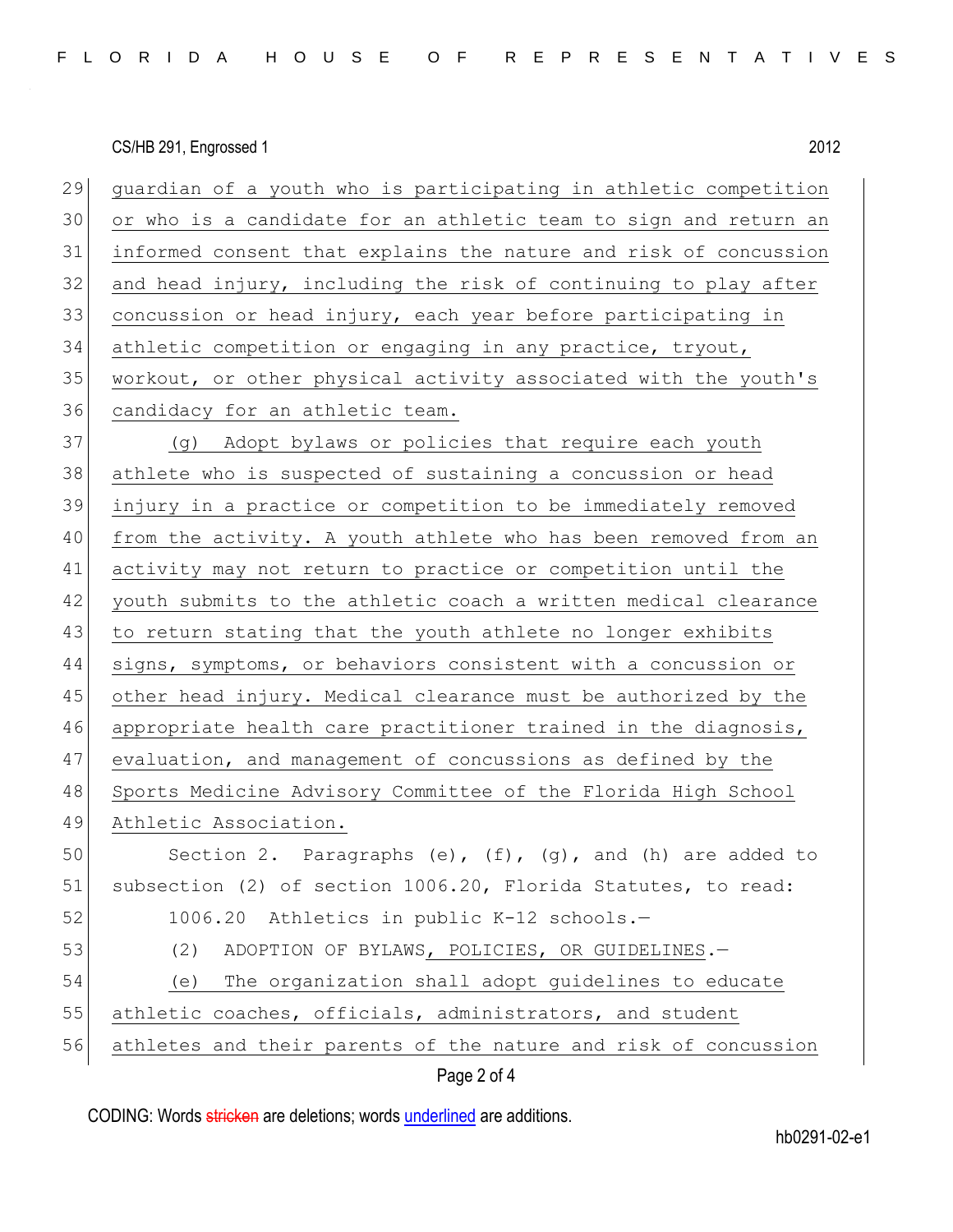CS/HB 291, Engrossed 1 2012

57 and head injury. 58 (f) The organization shall adopt bylaws or policies that 59 require the parent of a student who is participating in 60 interscholastic athletic competition or who is a candidate for 61 an interscholastic athletic team to sign and return an informed 62 consent that explains the nature and risk of concussion and head 63 injury, including the risk of continuing to play after  $64$  concussion or head injury, each year before participating in 65 interscholastic athletic competition or engaging in any 66 practice, tryout, workout, or other physical activity associated 67 with the student's candidacy for an interscholastic athletic 68 team. 69 (g) The organization shall adopt bylaws or policies that 70 require each student athlete who is suspected of sustaining a 71 concussion or head injury in a practice or competition to be 72 immediately removed from the activity. A student athlete who has 73 been removed from an activity may not return to practice or 74 competition until the student submits to the school a written 75 medical clearance to return stating that the student athlete no 76 longer exhibits signs, symptoms, or behaviors consistent with a 77 concussion or other head injury. Medical clearance must be 78 authorized by the appropriate health care practitioner trained 79 in the diagnosis, evaluation, and management of concussions as 80 defined by the Sports Medicine Advisory Committee of the Florida 81 High School Athletic Association. 82 (h) The organization shall adopt bylaws for the 83 establishment and duties of a sports medicine advisory committee 84 composed of the following members:

## Page 3 of 4

CODING: Words stricken are deletions; words underlined are additions.